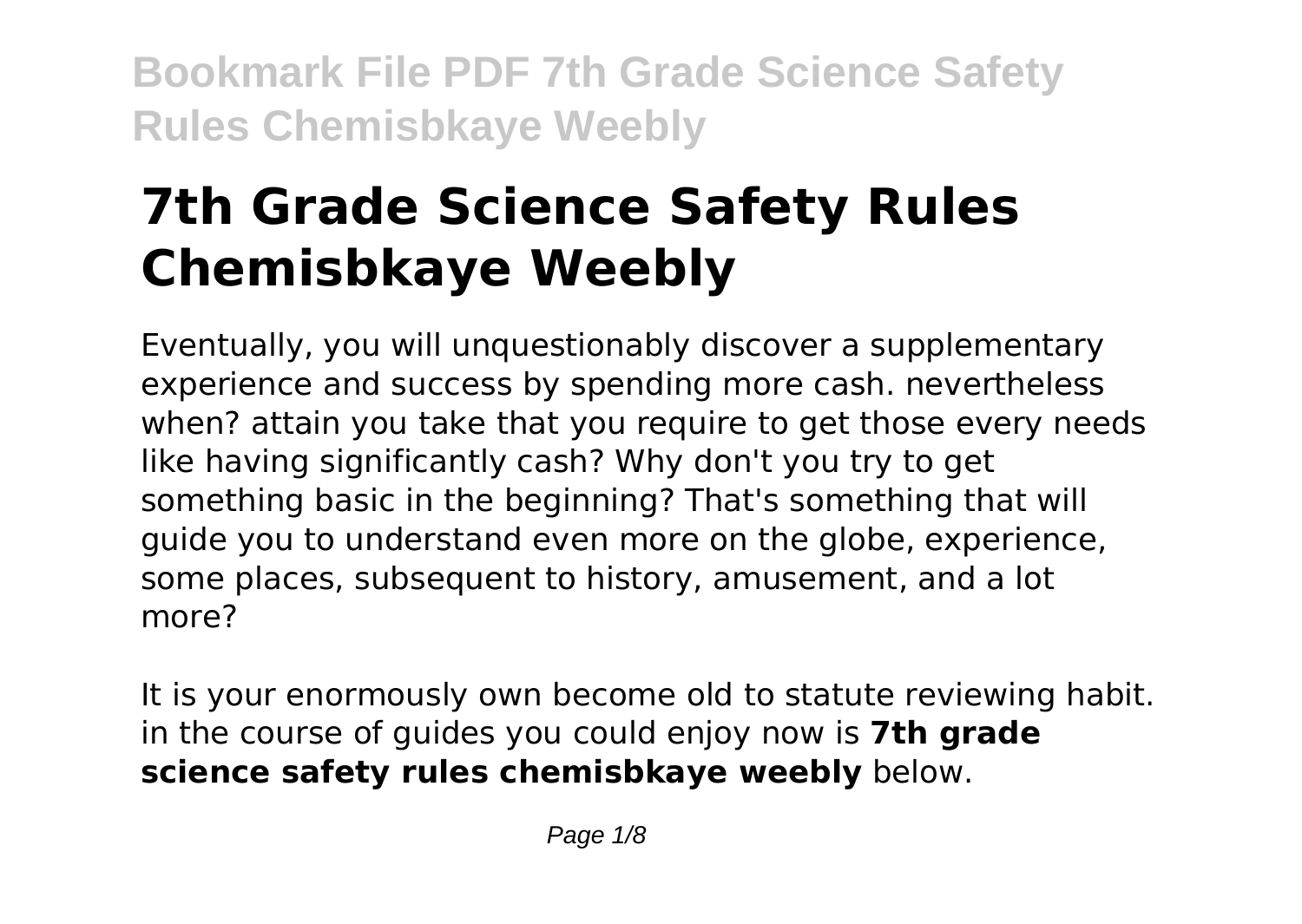With a collection of more than 45,000 free e-books, Project Gutenberg is a volunteer effort to create and share e-books online. No registration or fee is required, and books are available in ePub, Kindle, HTML, and simple text formats.

### **7th Grade Science Safety Rules**

7th Grade Science Safety Rules General Rules • Never eat, drink or taste anything in the lab. • NEVER work alone in the lab. • DO NOT take any materials or chemicals out of the classroom. • ALWAYS follow your teacher's instructions. • ALWAYS ask questions if there is something you don't understand.

#### **7th Grade Science Safety Rules**

You must be extremely careful of your surroundings, for your own safety and that of others. Be sure that lab equipment is kept in the center of the lab table. Safety rules 7 & 8. Report accidents, breakages and spills to your teacher immediately.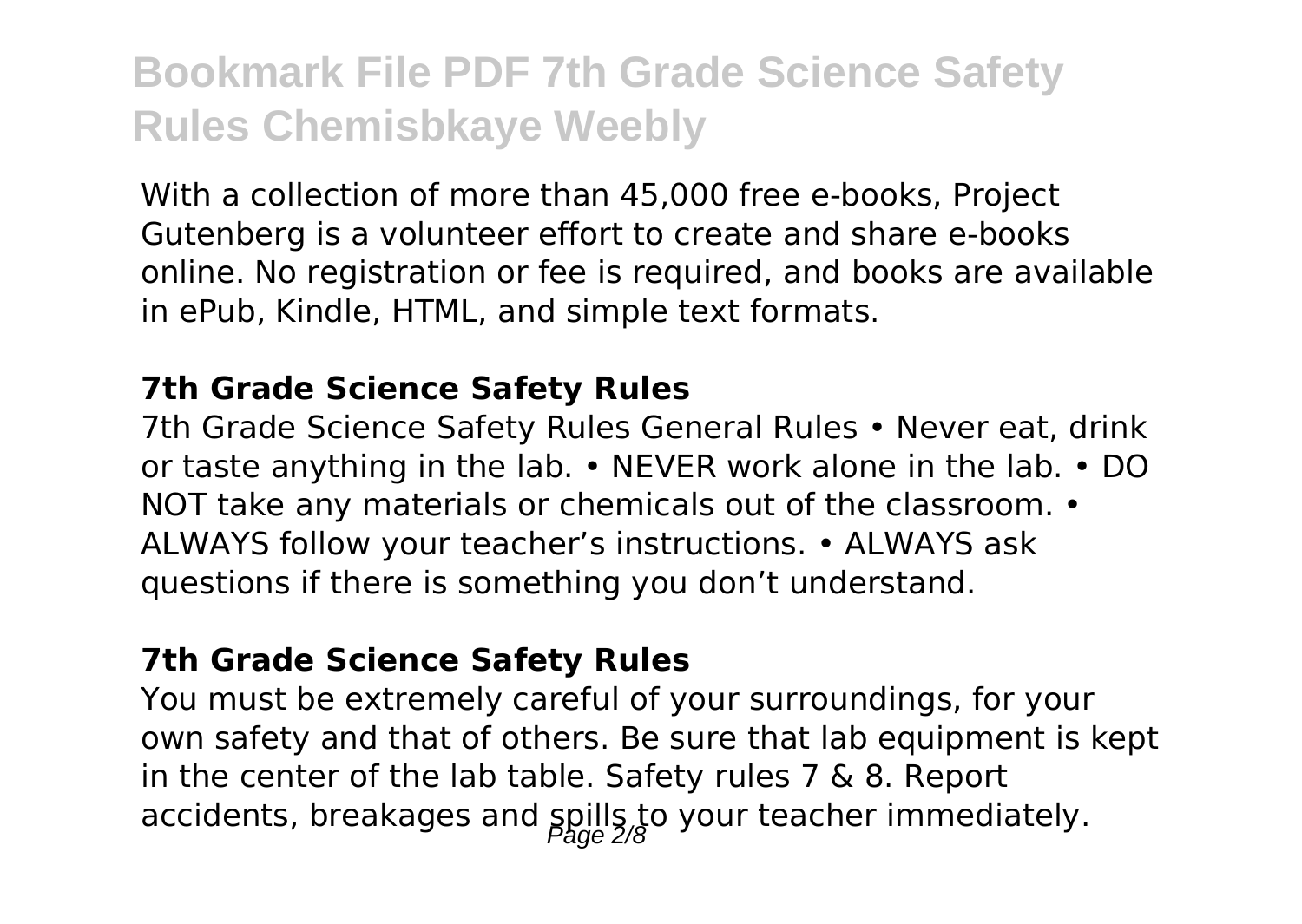### **7th grade science safety rules Flashcards | Quizlet**

-always wear safety goggles when using chemicals, heat or glassware-secure loose/baggy clothing and/or dangling jewelrylong hair must be tied back

### **7th Grade Physical Science: Lab Safety Rules Flashcards ...**

Title: 7th Grade Science Safety Rules 1 7th Grade Science Safety Rules 2 General Rules. 1. Report all accidents to the teacher immediately. 3 General Rules. 2. Follow all directions exactly and perform only **2.** 2. Follow all directions exactly and perform only authorized experiments. 5. 3. Make sure you understand all parts of the lab.

**PPT – 7th Grade Science Safety Rules PowerPoint ...** 1\_Classroom Directory; Kaprolet, Dean; Caswell, Dondi; Rij,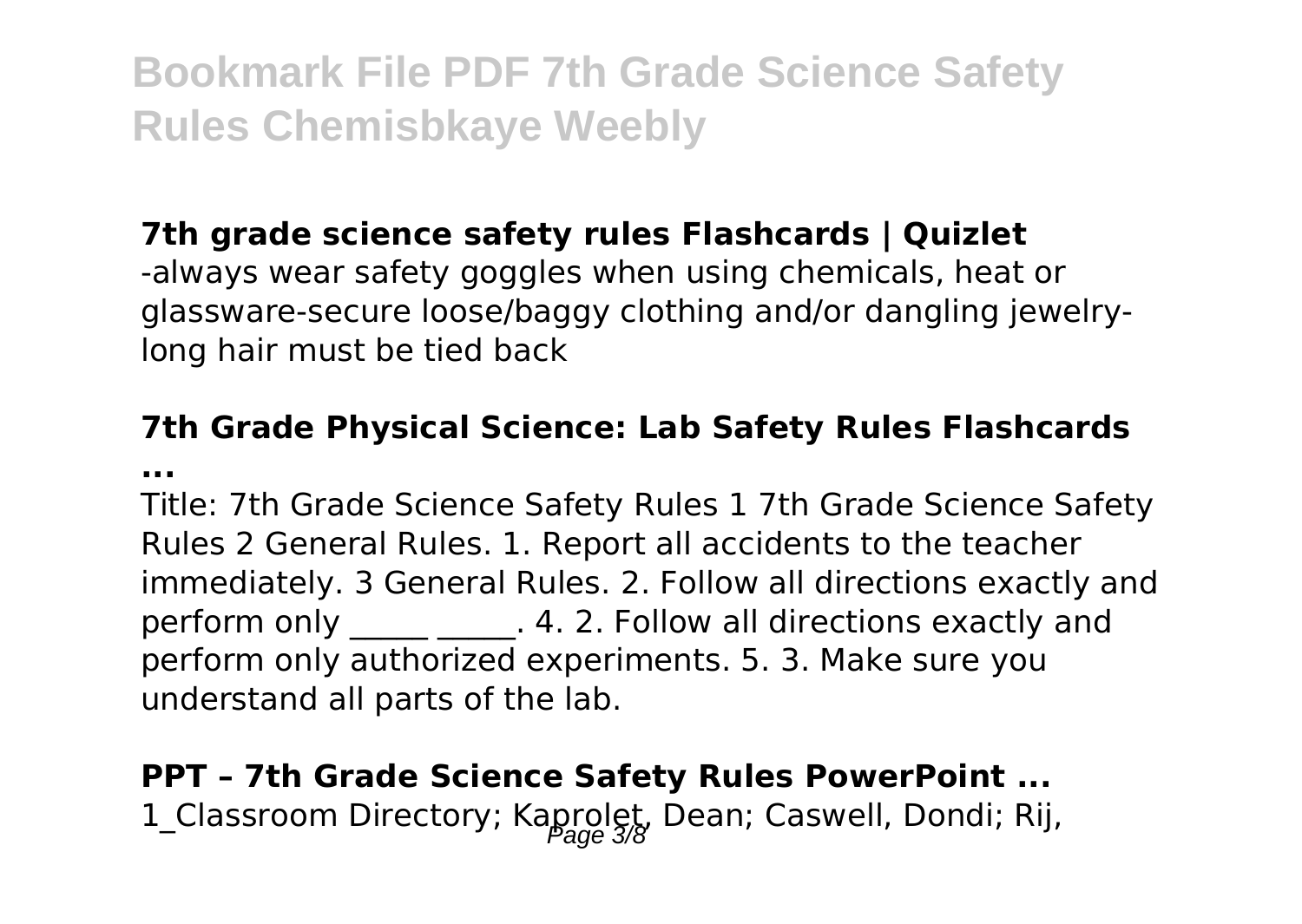Lindsay; Hanson, Christopher; Joyner, Daniel; Jumpe, Victoria; Kelly, Stefanie; Kennedy, Monika; Krill ...

### **7th Grade Science Links / Lab Safety & Equipment**

1. Goggles are worn during science experiments -. A) to avoid eye strainB) any time chemicals, heat, or sediments are used to protect your eyesC) to improve visionD) only if you don't have glasses. 2. If you don't understand the directions or part of a lab procedure, you should -.

#### **Science Lab Safety Test**

1. The Golden Rule: Treat others the way you would like to be treated. 2. Raise your hand to speak and wait your turn. 3. Do your homework. 4. Be prepared for each class every day.

### **Seventh Grade / 7th Grade Classroom Rules**

If you don't follow it: You endanger yourself and othersin the lab.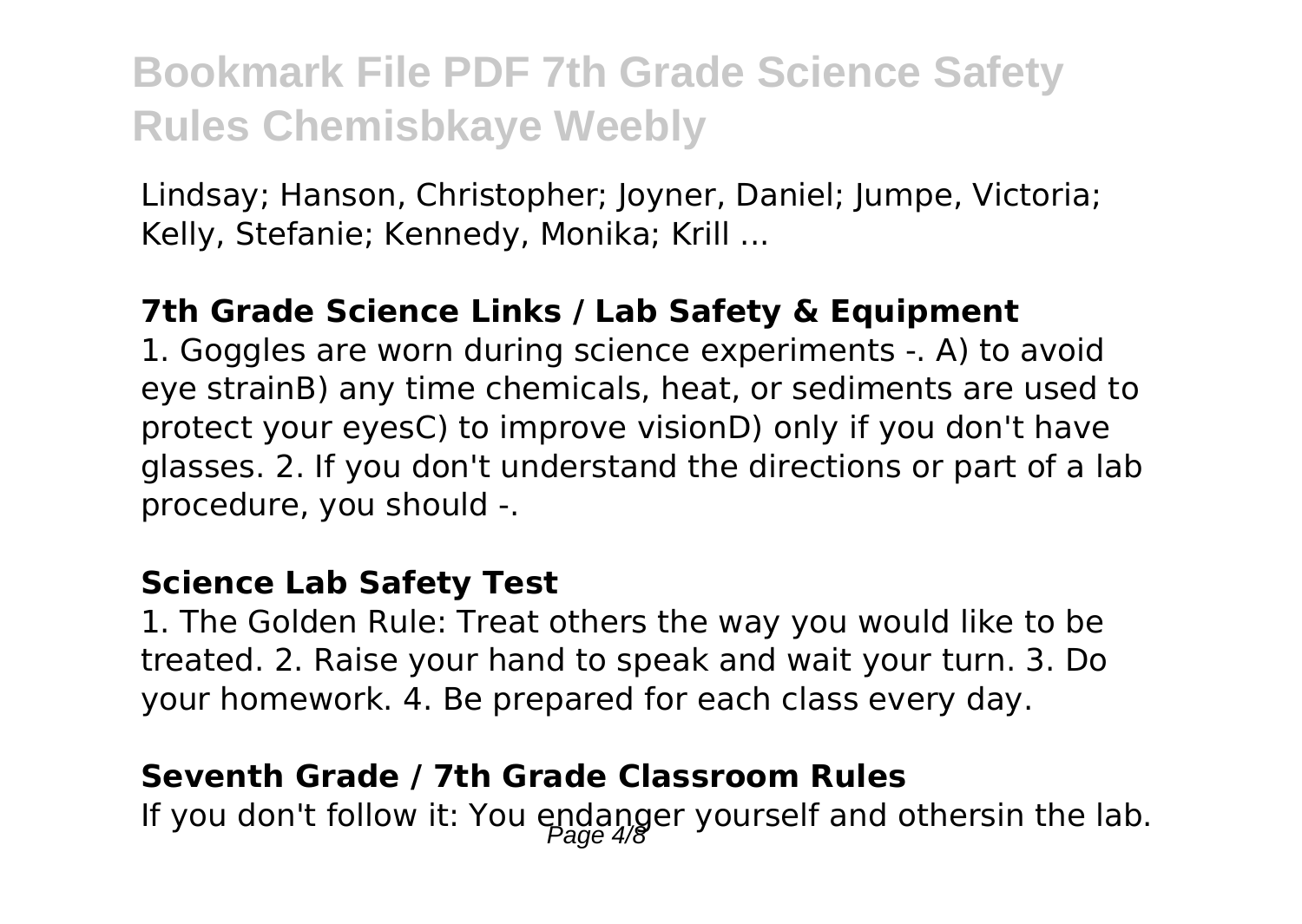You could easily ruin your experiment. You put the lab at risk of an accident, which could damage equipment as well as harm people. You could get suspended (if you're a student) or fired (if you're a researcher).

### **10 Important Lab Safety Rules - ThoughtCo**

IXL offers more than 100 seventh grade science skills to explore and learn! Not sure where to start? Hover your mouse over any skill name to preview it, then click to practice! A. Science practices and tools. 1. Identify steps of the scientific method 2. Identify laboratory tools ...

### **IXL | Learn 7th grade science**

This Amoeba Sisters video introduces science lab safety guidelines with memorable illustrations and an accompanying handout listed under "safety" on http://w...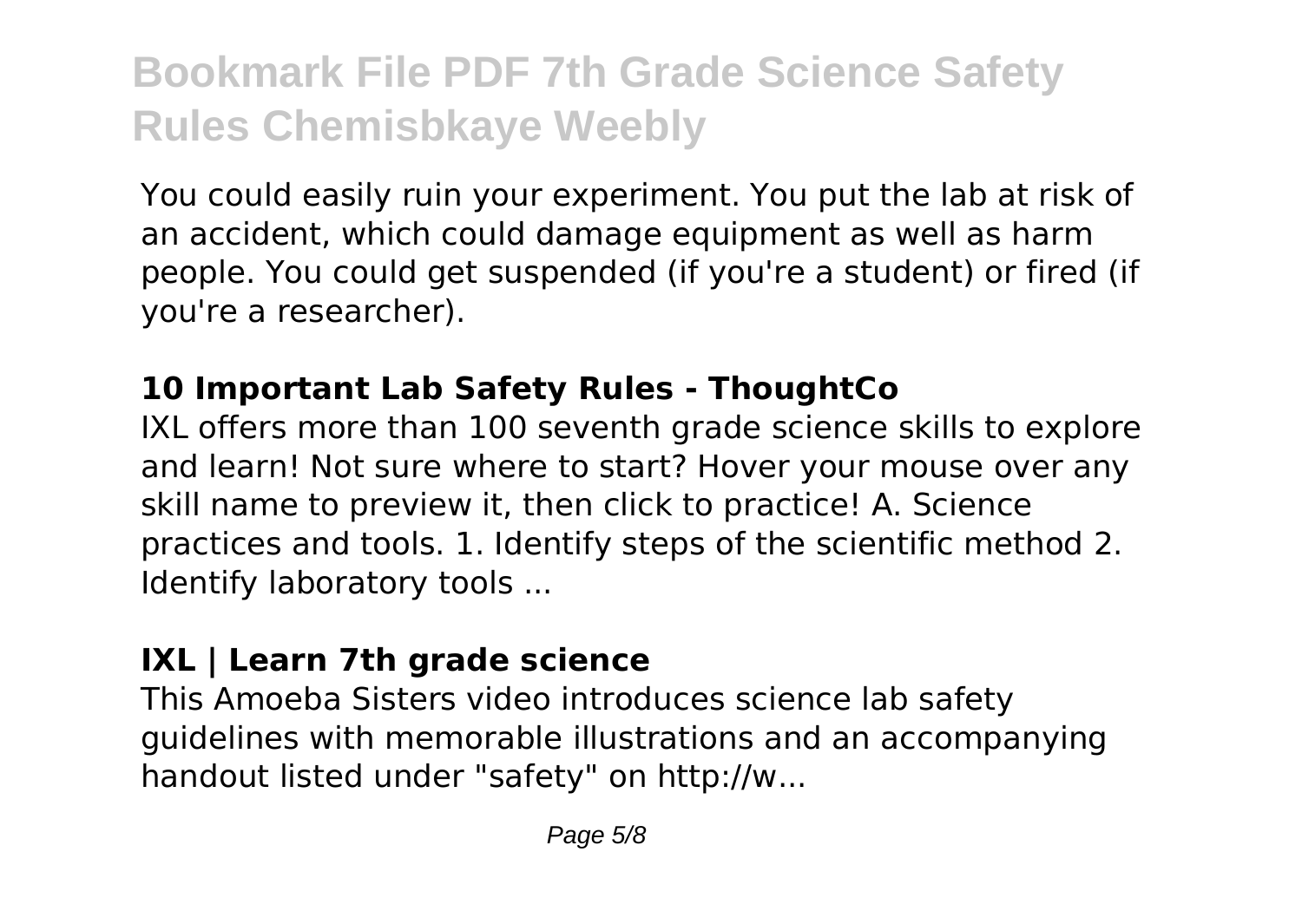### **General Lab Safety - YouTube**

In this lesson, students will learn about the safety rules and expectations for participating in science investigations. Next Generation Science Standards: In this Unit I will be introducing the students to the different Next Generation Science Standards by showing them an overview of the Disciplinary Core Ideas, Crosscutting Concepts , and ...

### **Lesson Science Safety | BetterLesson**

Sep 6, 2016 - 7th Grade Science Worksheets On Lab Safety - 7th grade science worksheets on lab safety also kudotest.com

#### **7th Grade Science Worksheets On Lab Safety - 7th grade**

**...**

One of the major concerns in the science laboratory is the use of a Bunsen burner or alcohol lamp. Both involve the use of fire and flame. Remember that to use such equipment is a privlege. Make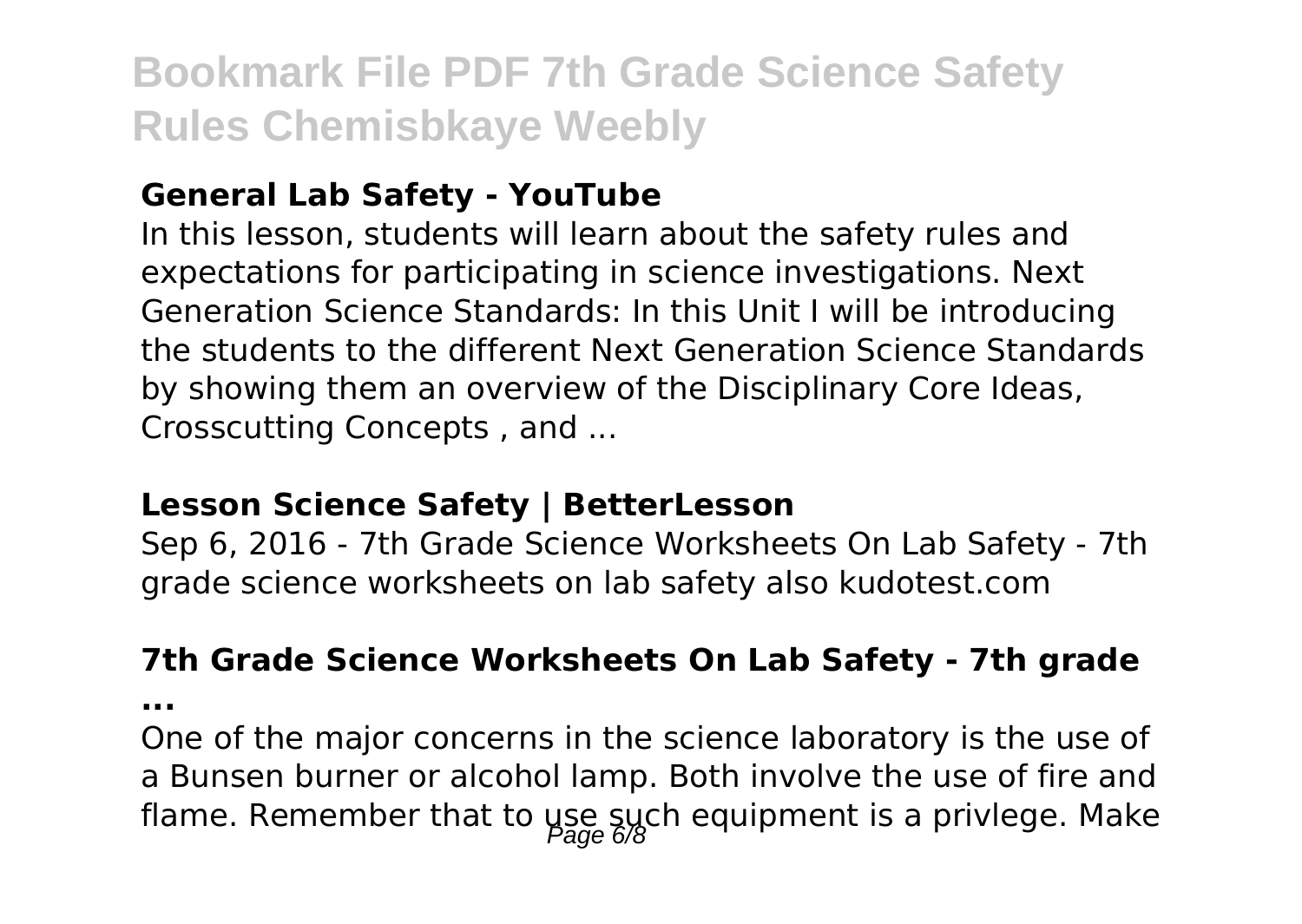sure you use insulated gloves if picking up a warm or hot object.

### **Sci-ber Text - 7th Grade - UEN**

7th Grade Science Worksheets Printable. 20 7th Grade Science Worksheets Printable. Free Printable Science Worksheets for 7th Grade Lab Safety Rules Science Safety Rules Science Tools Science Worksheets Science Curriculum Science Lessons Science Experiments Physical Science Printable Worksheets

### **7th Grade Science Worksheets Printable 7th Grade Science ...**

The science lab is full of substances that, if improperly handles, can be dangerous. When it comes to the lab, there are some safety rules that we should follow so that we can avoid accidents or hurting ourselves and those around us. This is a short quiz on lab safety in a middle school science class. It is meant to be a practice quiz for my students.<br> $p_{\text{age 7/8}}$